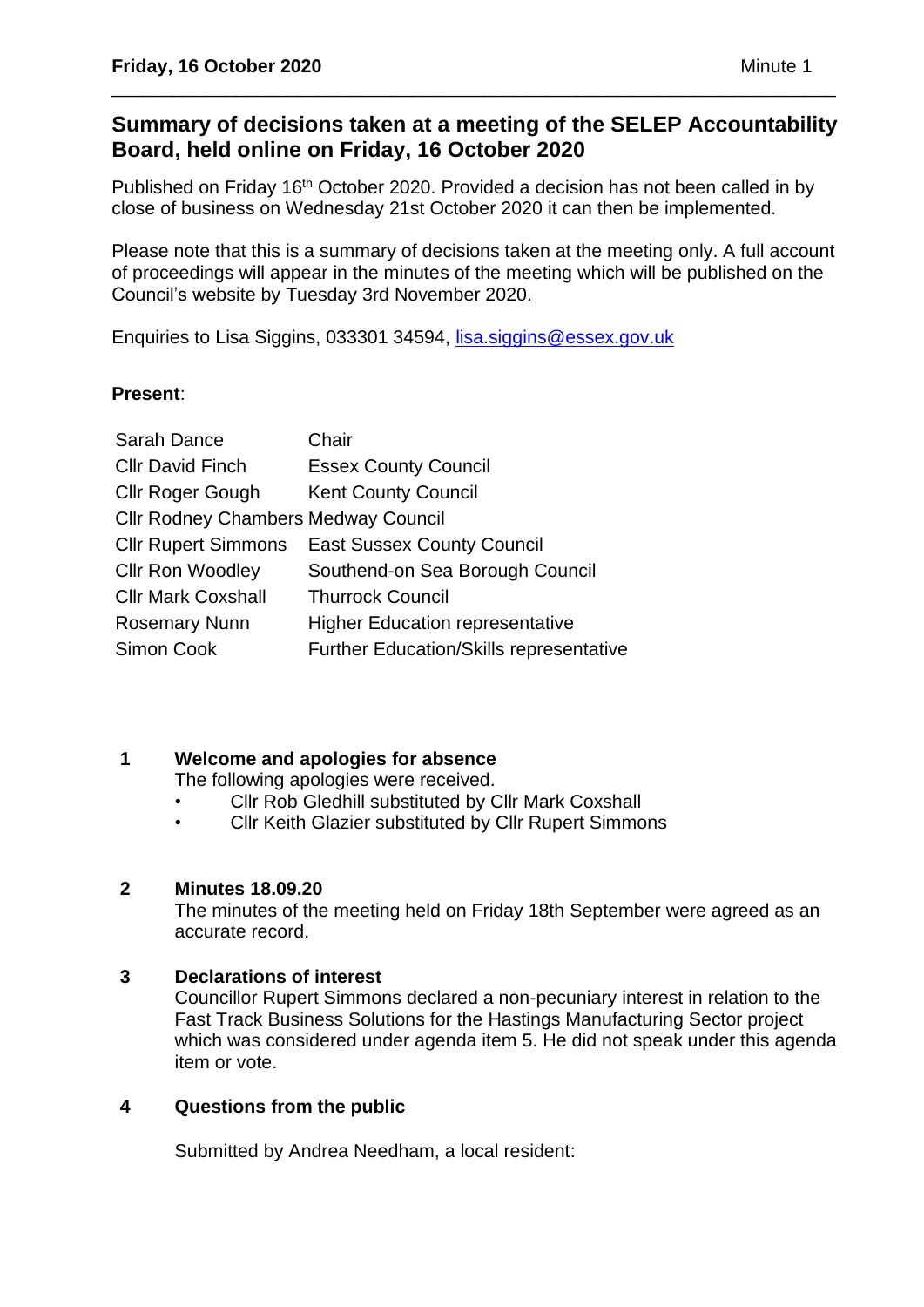In December 2012, SELEP issued a press release in which it said that the North Queensway Innovation Park in Hastings had 'the potential of creating 865 jobs'.

\_\_\_\_\_\_\_\_\_\_\_\_\_\_\_\_\_\_\_\_\_\_\_\_\_\_\_\_\_\_\_\_\_\_\_\_\_\_\_\_\_\_\_\_\_\_\_\_\_\_\_\_\_\_\_\_\_\_\_\_\_\_\_\_\_\_\_\_\_\_

In Sept 2015, Seachange Sussex claimed on their website that the site would provide 'space for up to 300 employees in total'.

So far, no jobs have been created. However, SELEP is now planning to award Seachange Sussex a further £3.5m for the site, which according to documents to be presented to the accountability board meeting on 16 October is now expected to create 75 jobs.

Given that Seachange was given a £1.5m loan (£0.5m of which remains outstanding) for the project some eight years ago, with a view to creating 865 jobs, but has created none at all, how can SELEP justify giving the company a further £3.5m of public money for the same project?

#### **Response:**

A £1.5m GPF loan was awarded to East Sussex County Council for the North Queensway project. The funding was awarded to bring forward site access and enabling infrastructure. The indirect jobs that could be created once the site was fully developed were estimated to be 865. The works funded by the GPF loan have been completed but there have been delays to the development of the site due to unforeseen problems with drainage and consequent planning issues. This Board has been informed that Sea Change are taking steps to address these issues and the full development of the site is still expected to happen and that development is still expected to deliver the 865 indirect jobs. The £3.5m GBF investment brings forward part of the development of the site. Whilst it is still anticipated that private investment will deliver the development of the site, the GBF investment is expected to bring forward a proportion of the 865 jobs more quickly. The GBF investment was identified due to a pressing need for modern manufacturing space in the area and to assist with COVID19 recovery. The award of the funding from SELEP is being made to East Sussex

County Council.

Secondly, what comeback will there be if Seachange, having taking £4m of public money for the project (£3.5m from the Getting Building Fund plus £0.5m which may never be repaid from the previous loan) fails to create even the latest prediction of 75 jobs? Will Seachange be required to repay the money?

#### **Response:**

All funding issued by Essex County Council on behalf of SELEP is done so under a legal agreement with the recipient. Getting Building Fund legal agreements have not yet been finalised and therefore we cannot comment on the provisions therein at this time.

For all capital investment schemes, there is a requirement to develop a Benefits Realisation Plan which is embedded within the business case submission. The Benefits Realisation Plan monitors the impacts of the project for up to a 5 year period post-completion. This will include monitoring of the number of jobs created. All of this information is reported back quarterly to the South East Local Enterprise Partnership Accountability Board and Strategic Board.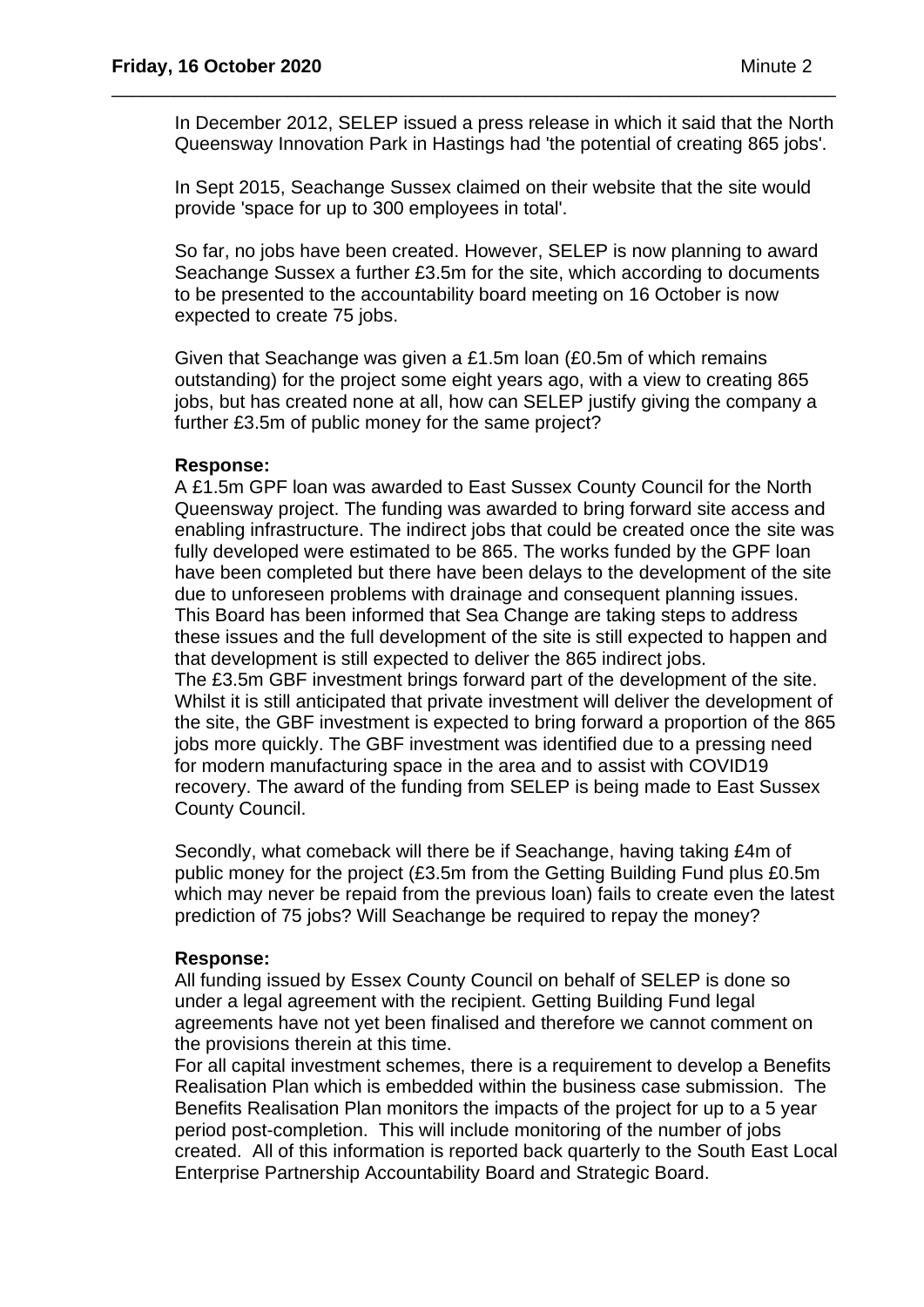# **5 Award of Getting Building Fund funding**

The Board received a report (Appendix D was considered under Exempt items) from Helen Dyer, SELEP Capital Programme Officer, the purpose of which was to allow the Accountability Board (the Board) to consider the award of £13.803m Getting Building Fund (GBF) to the seven projects (the Projects) detailed at Appendix B of the report. The Projects are included in the £85m package of 34 projects agreed with Government in July 2020.

Steven Bishop, Steer gave the Board details regarding the business case assessments for each of the seven projects.

\_\_\_\_\_\_\_\_\_\_\_\_\_\_\_\_\_\_\_\_\_\_\_\_\_\_\_\_\_\_\_\_\_\_\_\_\_\_\_\_\_\_\_\_\_\_\_\_\_\_\_\_\_\_\_\_\_\_\_\_\_\_\_\_\_\_\_\_\_\_

### **Resolved:**

1. **To Approve** the award of:

1.1 £680,000 GBF to support the delivery of the Acceleration of full-fibre broadband deployment in very rural or very hard to reach premises project as set out in Appendix C of the report, which has been assessed as offering High value for money with High certainty of achieving this.

1.2 £1,990,000 GBF to support the delivery of the Britton Farm Redevelopment: Learning, Skills and Employment Hub project as set out in Appendix C of the report, which has been assessed as offering High value for money with High certainty of achieving this.

1.3 £1,820,000 GBF to support the delivery of the Extension of the full-fibre broadband rollout in Essex to reach rural and hard to reach premises project as set out in Appendix C of the report, which has been assessed as offering High value for money with High certainty of achieving this.

1.4 £3,500,000 GBF to support the delivery of the Fast Track Business Solutions for the Hastings Manufacturing Sector project as set out in Appendix C of the report, which has been assessed as offering High value for money with High certainty of achieving this.

1.5 £1,600,000 GBF to support the delivery of the Restoring the Glory of the Winter Garden project as set out in Appendix C of the report, which has been assessed as offering High value for money with High/Medium certainty of achieving this.

1.6 £1,713,000 GBF to support the delivery of The Observer Building, Hastings (Phase 1b) project as set out in Appendix C of the report, which has been assessed as offering High value for money with High certainty of achieving this.

1.7 £2,500,000 GBF to support the delivery of the Extension of the existing ASELA LFFN project as set out in Appendix C of the report, which has been assessed as offering High value for money with Low certainty of achieving this.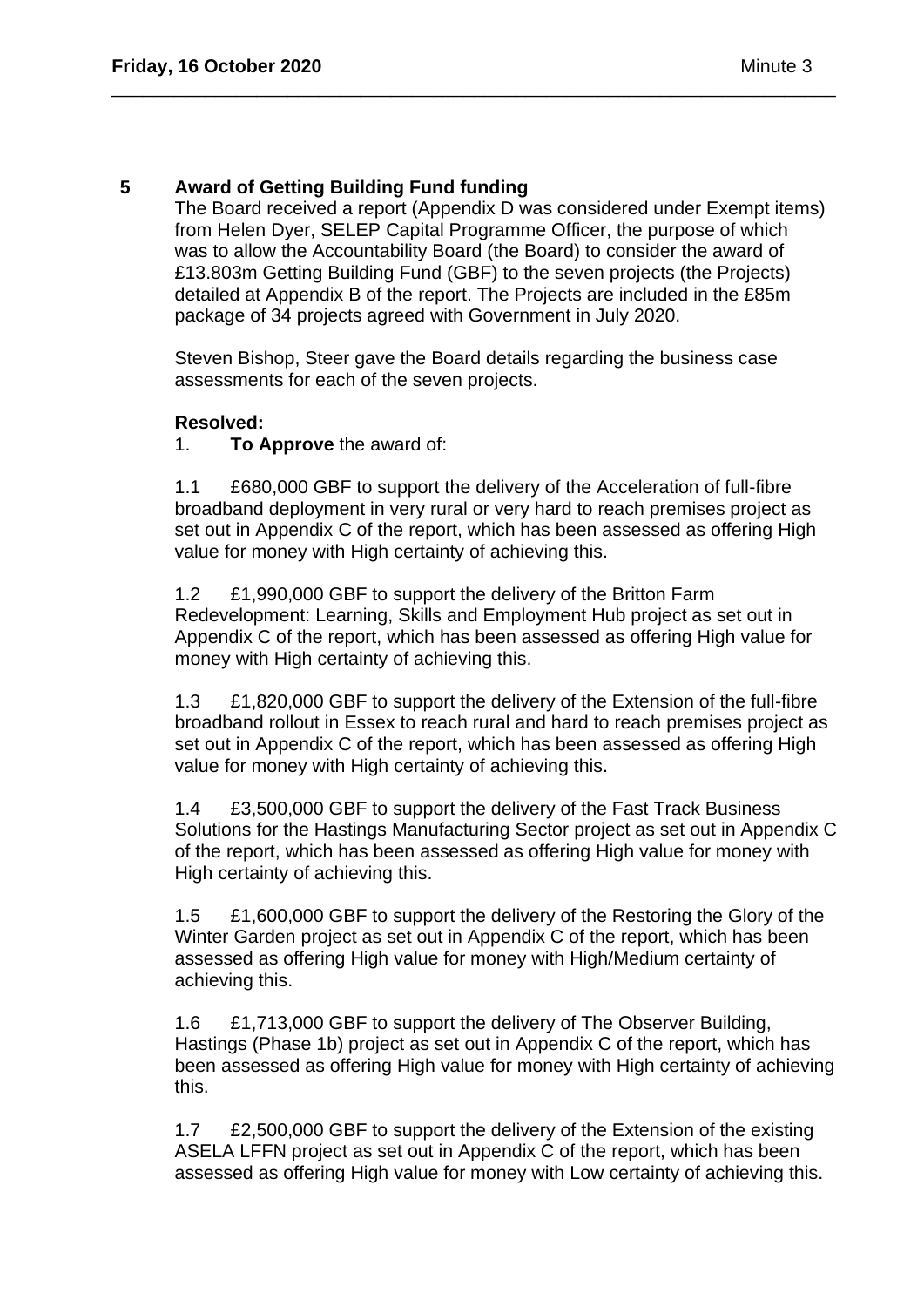2. **To Note** that the award of GBF funding to the above projects is subject to sufficient GBF being received by SELEP from Central Government.

\_\_\_\_\_\_\_\_\_\_\_\_\_\_\_\_\_\_\_\_\_\_\_\_\_\_\_\_\_\_\_\_\_\_\_\_\_\_\_\_\_\_\_\_\_\_\_\_\_\_\_\_\_\_\_\_\_\_\_\_\_\_\_\_\_\_\_\_\_\_

### **6 Beaulieu Station Project Update**

The Board received a report (Appendix A was considered under Exempt items) from Howard Davies, Capital Programme Officer, the purpose of which was for the Board to receive an update on the delivery of the Beaulieu Station project (the Project), Chelmsford, Essex.

### **Resolved:**

- 1. **To Note** the latest position on the delivery of the Project
- 2. **To Agree** a further update report should be presented to Board in February 2021

### **7 Reallocation of LGF Funding**

The Board received a report from Howard Davies, SELEP Capital Programme Officer, the purpose of which was for the Board to consider the reallocation of Local Growth Fund (LGF) from the following two

projects to the LGF project pipeline;

- Tilbury Riverside
- Southend Forum 2

### **Resolved:**

1. **To Agree** the reallocation of the total award of LGF to the Tilbury Riverside project of £2,360,000 be returned to the LGF project pipeline

2. **To Agree** that the £52,595 LGF already transferred to Thurrock Council to date in relation to the Tilbury Riverside projects must be returned to the SELEP Accountable Body.

3.**To Agree** the reallocation of the total award of LGF to the Southend Forum 2 project of £6,000,000 be returned to the LGF project pipeline.

4 **To Agree** that the £2,106,652 LGF already transferred to Southend on Sea Borough Council to date in relation to the Forum 2 projects must be returned to the SELEP Accountable Body.

5 **To Agree** that the LGF funds in recommendations 2 and 4 above are to be returned to the SELEP Accountable Body, in advance of the end of this calendar year in order that potential pipeline projects can be advanced.

### **8 SELEP COVID-19 Business Support Fund**

The Board received a report from Jo Simmons, SELEP Business Development Manager, the purpose of was to allow the Board to agree to award £2.4m to the COVID-19 Business Support Programme (the. Programme) and to delegate decision making authority to the SELEP Chief Executive Officer in respect of delivery of the Programme

#### **Resolved:**